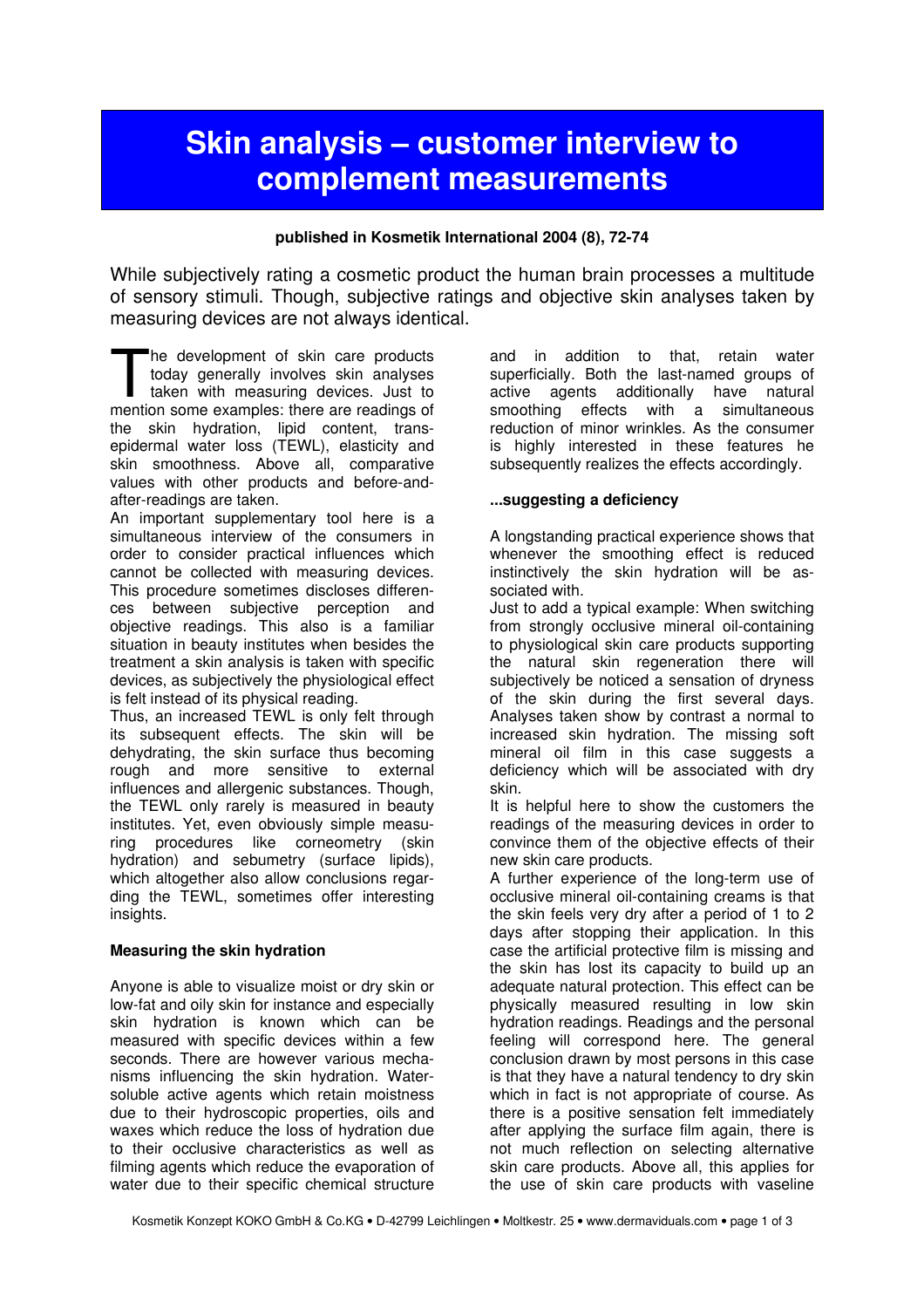(petrolatum) or comparable products as their essential ingredients.

### Significance of long-term effects

An important topic of a competent consultation in the beauty institute is the information that the spontaneous subjective feeling after the application of cosmetic products will not allow any conclusions on the long-term effects which are essential for the health maintenance of the skin and the prevention of skin problems. In this case measurements within a period of 24 and 48 hours after stopping the application of a product may be informative. A successful skin care product still significantly shows its skin care effects within a period of several days after ceasing to apply the product.

#### Varying effects

Essential for the measuring and the sensory perception is the structure of skin care products. O/W emulsions, W/O emulsions, DMS (creams containing water, free of emulsifiers), liposomes, nanoparticles and mineral oil free oleogels (without water) provide specific properties and will show different effects within a certain period of time. The following table will provide an overview.

Table: The different products were applied in the morning and in the evening. With exception of the water free oleogels all the products lead to an increase of skin hydration after their application. Long-term effects are impossible to be noticed after the first application of a product, neither subjectively nor with the help of measuring devices.

|                             | $\frac{8}{\sqrt{2}}$  | $\frac{1}{2}$ | <b>DMS</b> | iposomes | nanoparticles | oleogel | $\lesssim$       | $\overline{W}$ | DMS | iposomes  | nanoparticles | oleogel | $\frac{1}{2}$  | WQ | <b>DMS</b>     | iposomes        | nanoparticles            | oleogel | $\frac{8}{2}$          | <b>O/M</b> | <b>DMS</b> | iposomes | nanoparticles | oleogel |
|-----------------------------|-----------------------|---------------|------------|----------|---------------|---------|------------------|----------------|-----|-----------|---------------|---------|----------------|----|----------------|-----------------|--------------------------|---------|------------------------|------------|------------|----------|---------------|---------|
| Reading<br>taken            | <b>Skin hydration</b> |               |            |          |               |         | Sebum/Lipid film |                |     |           |               |         | <b>TEWL</b>    |    |                |                 |                          |         | <b>Skin smoothness</b> |            |            |          |               |         |
| 2 hrs after<br>application  | $+$                   | $+$           | $+$        | $+/-$    | $+$           | $+/-$   | $+$              | $+$            | $+$ | $\bullet$ | $+$           | $+$     | $\overline{a}$ |    |                | $\ddotplus$     |                          |         | $+$                    | $\ddot{}$  | $+$        | $+/-$    | $+$           | $+$     |
| 12 hrs after<br>application | $+$                   | $+$           | $+$        | $+/-$    | $+$           | $+$     | $\ddot{}$        | $\ddot{}$      | $+$ | Ø         | $+$           | $+$     | $\blacksquare$ |    | $\sim$         | $\blacklozenge$ | $\overline{\phantom{a}}$ | ٠       | $+$                    | $+$        | $+$        | $+/-$    | $+$           | $+$     |
|                             |                       |               |            |          |               |         |                  |                |     |           |               |         |                |    |                |                 |                          |         |                        |            |            |          |               |         |
| 4 weeks<br>application      | $+$                   | $+$           | $\ddot{}$  | $+$      | $+$           | $+$     | $\ddot{}$        | $\ddot{}$      | $+$ |           | $+$           | $+$     | $\blacksquare$ |    | $\blacksquare$ |                 | $\overline{\phantom{a}}$ | ٠       | $+$                    | ÷          | $\ddot{}$  | $+$      | $+$           | $+$     |

With exception of the water free oleogels all the products lead to an increase of skin hydration after their immediate application as the skin is externally supplied with water. About 2 hrs after the application the surplus water of the products will be evaporated. Only now it is recommended to take measurements. With oleogels the hydration gradually increases at a slow rate whereas products containing water either show the same levels or only slight decreases. Liposomes and nanoparticles have a long-term effect (about 3 to 4 weeks), as they provide linoleic acid for the formation of

ceramide I whereas O/W emulsions loose their effects after ceasing to apply the products. Regarding the sebum/lipid content and skin

hydration DMS and oleogel show successful long-term effects. By contrast, O/W creams show a relatively fast decrease of efficacy after ending their application. The TEWL increases again after stopping the O/W cream and the skin feels dehydrated. In case of W/O emulsions this effect is somewhat decreased due to the different type of emulsifiers. Liposomes only have little influence on the lipid